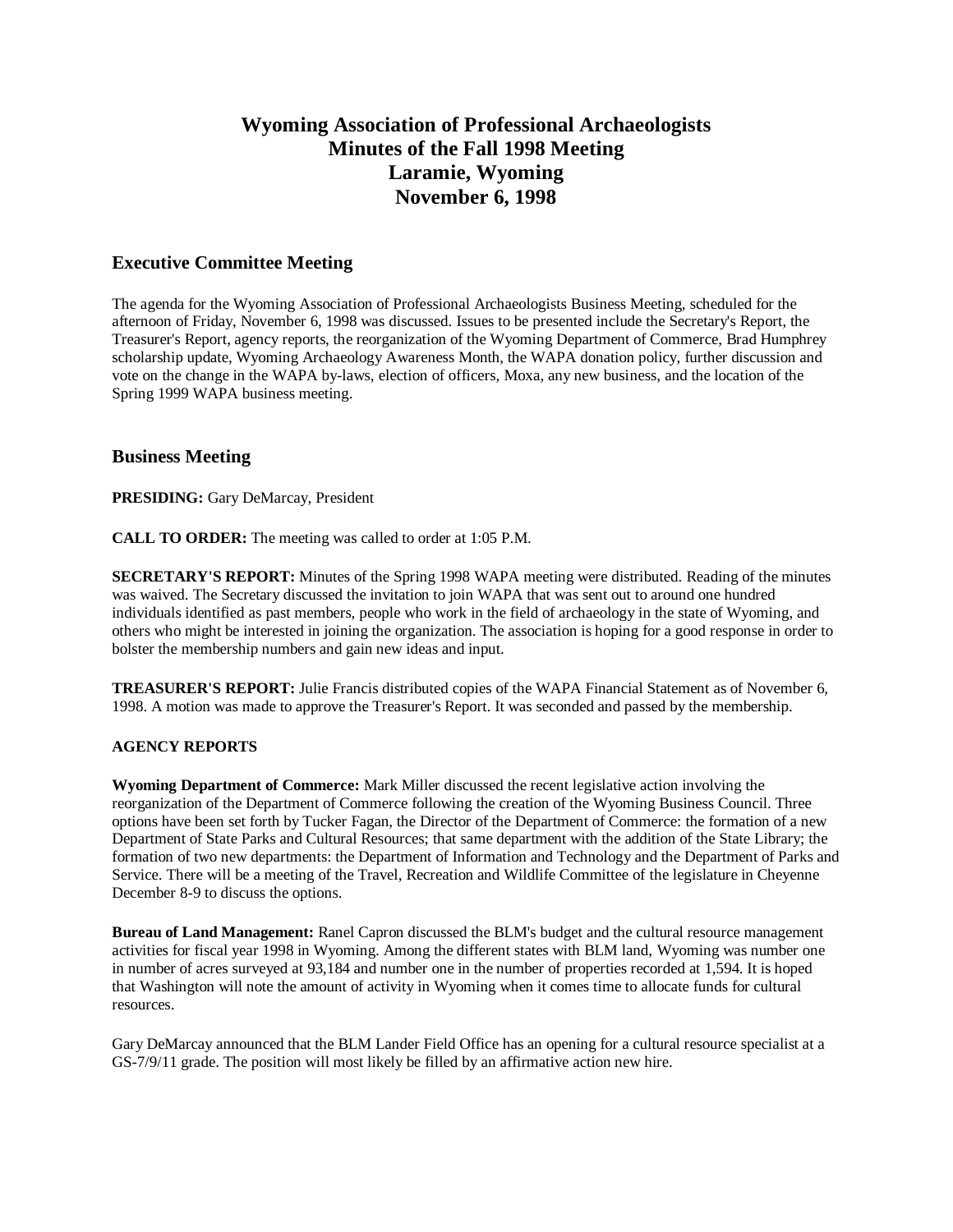**Wyoming Department of Transportation:** Julie Francis stated that it was a busy year with several excavations taking place. WYDOT is seeking public comment about the plan to close a portion of Highway 87 at the Fetterman Battlefield National Historic Landmark due to a landslide. There has been a change in philosophy among WYDOT management noted in their acknowledgment of the damage that could occur to the significant historic site if attempts were made to repair the slide. A discussion was held about the need for WAPA to write a letter in support of the road closure. A motion was made to write the letter; it was seconded and passed.

**FE Warren Air Force Base:** Rick Bryant announced that there will be a one year GS-9 position open on the Base. The position is for an archaeologist who will be responsible for testing sites and updating site forms.

**U.S. Forest Service:** Ian Ritchie commented that there were several successful Passport in Time projects on the Medicine Bow/Routt National Forest this year and that there are three or four more proposed for next year. There will also be a large (280 miles) railroad construction project overseen by the Surface Transportation Board taking place in northeastern Wyoming soon.

### **OLD BUSINESS**

**Brad Humphrey Memorial Scholarship:** Julie Francis updated the membership on the Brad Humphrey Memorial Scholarship. The WAPA Putnam mutual fund has been earmarked to support the scholarship in Brad's name. Given the good performance of the fund, WAPA should be able to start awarding money in a few more years. The WAPA Executive Committee discussed potential guidelines for the scholarship awards during a special meeting of the Board in September. Member input is needed on the guidelines which were provided in the last issue of the WAPA Newsletter.

**Wyoming Archaeology Month:** Judy Wolf discussed this year's activities. Tom Dillehay presented a well-attended lecture in Casper on the peopling of the America's. The Fall Workshop of the Wyoming Archaeological Society this weekend at the University of Wyoming is the final event for the 1998 Wyoming Archaeology Month. Judy also presented some preliminary plans for the 1999 Wyoming Archaeology Month celebration which include highlighting historical archaeology.

**WAPA Donation Policy:** Gary DeMarcay discussed the findings of the Executive Committee at its special meeting in September. As an organization WAPA traditionally has donated funding to several worthwhile causes. These causes include Wyoming Archaeology Month (\$200), the Island in the Plains Conference (\$150), the Rocky Mountain Anthropological Conference (\$150), occasionally the Plains Conference when it is held nearby, and most recently Wyoming History Day (\$100). After considering the amount of fixed income that comes into the association from annual dues and the cost of publishing the WAPA Newsletter (approximately \$500 for two issues, which amounts to about half of WAPA's annual income), it was decided that the association should look at a quarter of its income as the guideline for what WAPA can contribute to worthy causes. Priorities will be given to educational efforts and causes that will benefit members and Wyoming archaeology. It was felt that donations to Wyoming Archaeology Month at \$200 and to Wyoming History Day at \$100 should be considered as fixed donations that will continue yearly. The remainder of the 25% will be at the discretion of the membership, but preference should be given to local or close regional events. At least \$100 should also be allocated for WAPA Business Meeting expenses such as the cost of meeting facilities. If other educational efforts such as special seminars or lectures are proposed, money could be withdrawn from WAPA's money market account and/or members could contribute a minimal amount to fund the special event.

John Albanese requested \$200 from WAPA for this year's Island in the Plains conference. Mark Miller made a motion to approve \$200 but Mary Lou Larson requested discussion of this motion. She suggested that the amount of money to be donated should be set at what the membership recommends and according to established parameters in the interest of fairness. A motion was made to donate \$150 to Island in the Plains. The motion was seconded and passed. A check will be sent to Cher Burgess.

**WAPA By-Law Changes:** Gary DeMarcay discussed the finding of the Executive Committee's special meeting in September. During recent business meetings, discussions have taken place among the Executive Committee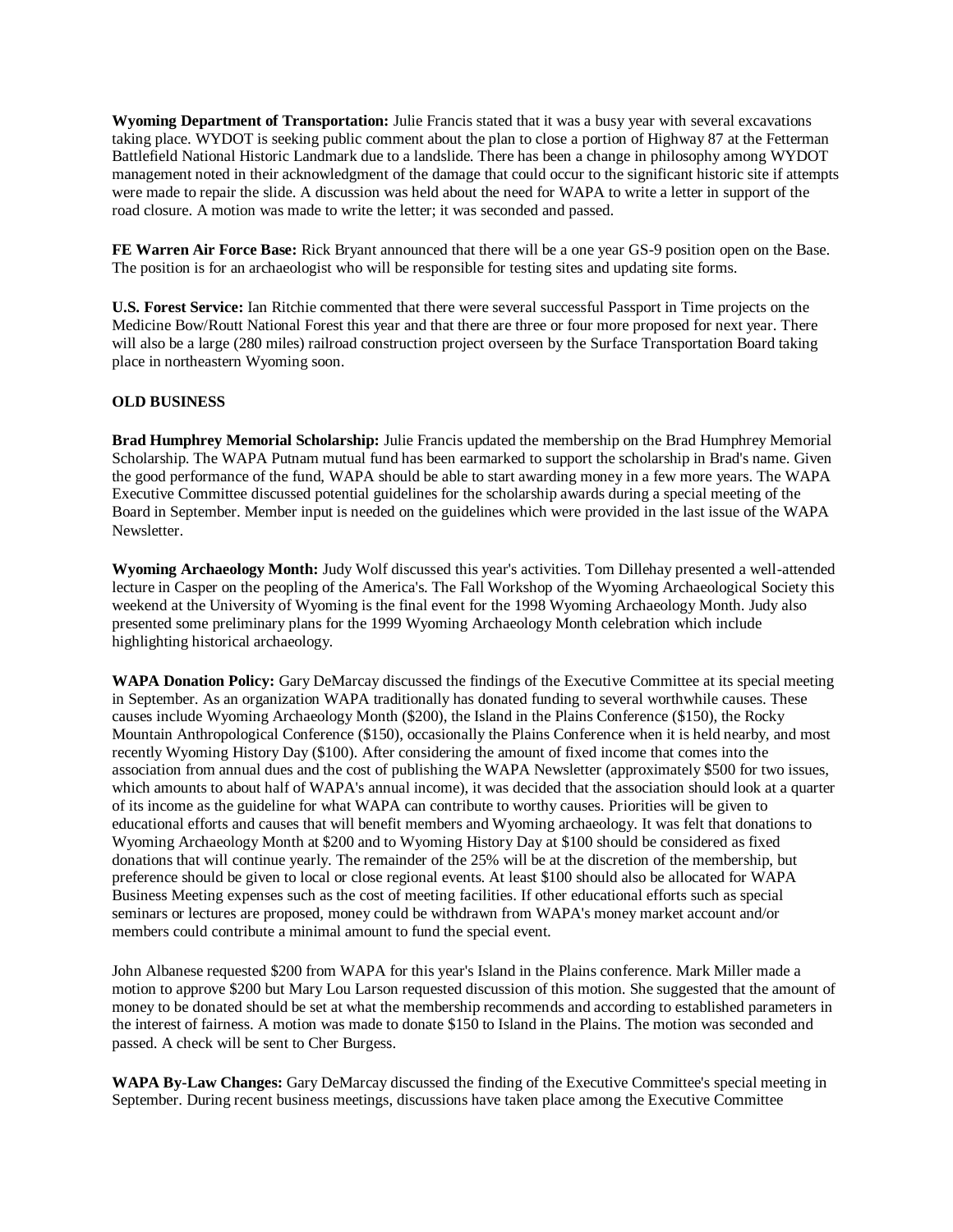members and the general membership regarding the possibility of lengthening the terms of office for officers from one to two years. It is felt that one year terms do not allow for continuity of ideas, prohibit new concepts and strategies from being carried out, and take inordinate time and effort during every Business Meeting either asking for nominations for officers or electing new officers. The Committee reviewed the pertinent sections of the current by-laws and made appropriate changes. The last WAPA Newsletter presented the proposed changes and a ballot about the issue was provided with the ballot for the election of new officers. Chuck Reher stated that this issue had also come up with the Plains Anthropological Society and the problem was also discussed in Canada. In both cases, the need for continuity and the time it takes to generate and accomplish ideas was brought up. He is in favor of the change.

A yes vote of two-thirds of dues paying members and thirty days notice of the proposed changes are required to pass the issue. There are a total of 46 members in good standing, therefore, 31 favorable votes are required for passage. A discussion followed on the fact that thirty days was not provided to consider the issue because of the lateness of the last issue of the Newsletter. Finally, it was decided that if the issue was approved by enough of the ballots available at this meeting, the changes in the by-laws will go into effect. If there is not enough votes to approve, then another thirty days will be allowed to decide the issue.

**MOXA:** Mary Hopkins provided an update on the Moxa project. Around 1900 sites and 1300 projects have been digitized for the Moxa project with about 3000 sites and 2000 projects to go. They have targeted the end of December for completion. Bill Eckerle will be preparing the soil layers for the GIS. Mary will prepare a summary of the project for the next issue of the WAPA Newsletter. The Cultural Records Office web page now has site and project data available via the Internet with a password account. They are getting 12 visits a day for their web site. Radiocarbon dates are also now online in different formats, as are 7.5 minute USGS quads. An Internet map service is available through the University of Wyoming's Spatial Data and Visualization Center.

**Result of Ballot for Changes to the WAPA By-Laws:** Thirty-two favorable votes were obtained. The changes to the WAPA By-laws passed. It was decided that thirty days will be allowed until the changes go into effect.

### **NEW BUSINESS**

Further discussion was held regarding the pending reorganization of the Wyoming Department of Commerce. Todd Thibodeau of the SHPO staff is spearheading a movement by the professional cultural resource community in Wyoming to meet and come to consensus on the option that would be most preferable, and to express their preferred option verbally and in writing to the Travel, Recreation and Wildlife Committee of the legislature. Judy Wolf indicated that it is possible the State Historic Preservation Office and the services the office provides might be lost in the shuffle and not be funded adequately under certain reorganization proposals. John Albanese indicated he felt that this is a good opportunity to have WAPA get involved and offer an opinion on an action of government that might have negative implications for the protection of cultural resources, and that WAPA should take a pro-active stance. John Albanese, Rick Bryant, and Ranel Capron volunteered to represent WAPA in a meeting of the professional cultural resource organizations. A motion was made, seconded, and carried to have WAPA take an active interest in this issue.

A brief discussion was held regarding the need to get the WAPA Newsletter out to the membership earlier. It was noted that the last issue was late due to a health problem of the Mariah staff person who formats the Newsletter. Everyone recognizes the quality of *WAPA NEWS* and hopes that Mariah will continue to offer this valuable service to the organization.

Chuck Reher invited everyone to visit the UW Anthropology Department following the WAPA meeting as part of the activities associated with WAS Fall Workshop.

Bill Current led a brief discussion on the Wyoming Cultural Properties Form. Comments on the site form format will be taken until the end of December 1998. Eric Ingbar, Mary Hopkins, and Mary Lou Larson will be reviewing the comments and making appropriate revisions based on the comments.